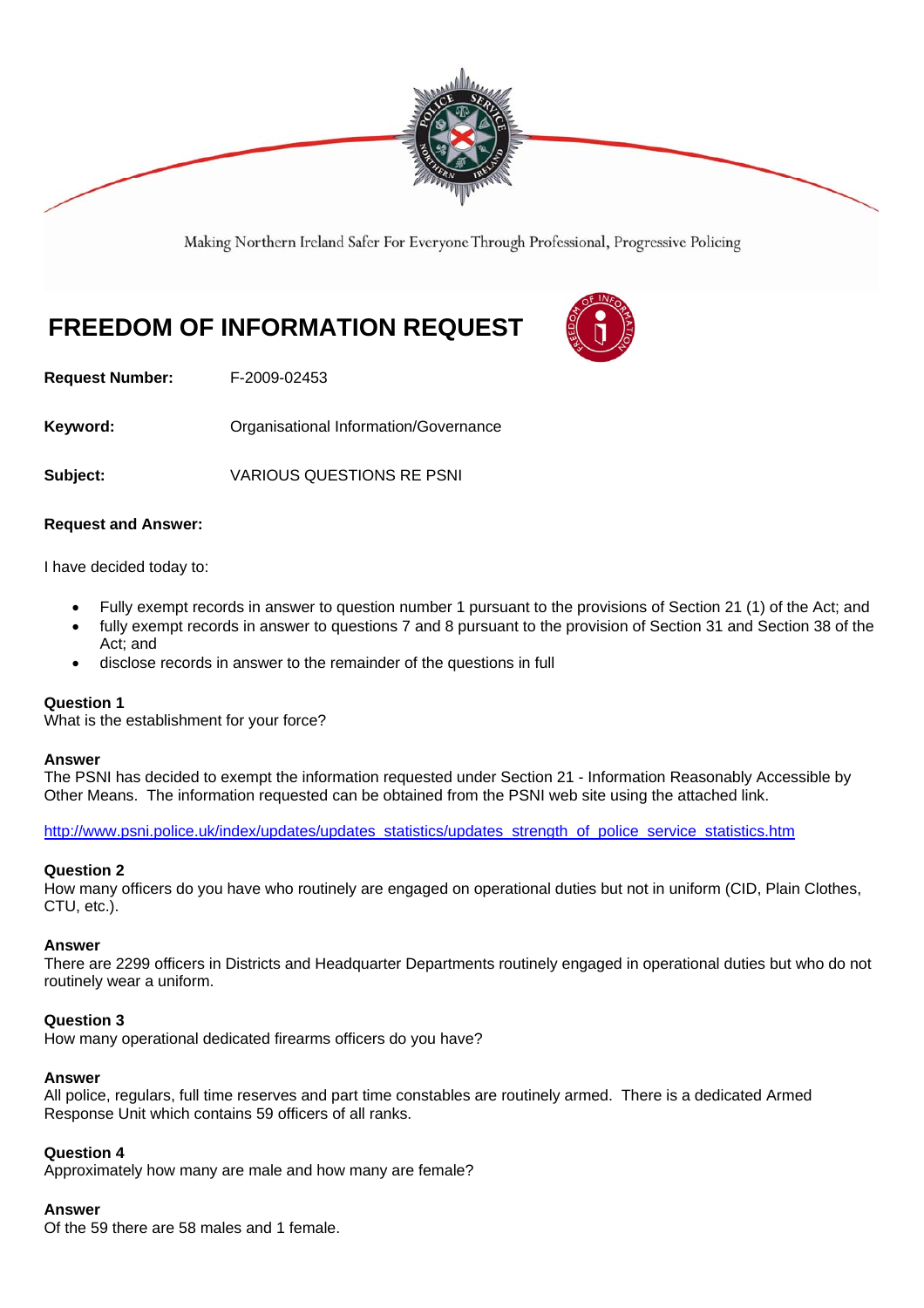## **Question 5**

Are any or all of these officers are currently issued with stab/ballistic/spike protection?

## **Answer**

All operational dedicated firearms officers are issued with stab/ballistic/spike protection.

#### **Question 6**

If so, is this personal issue?

## **Answer**

Yes. All dedicated firearms officers are individually measured and the body armour is personally issued to them.

#### **Question 7**

Is this the same equipment issued to operational uniformed officers?

## **Question 8**

What are your current operational stab/ballistic/spike protection levels? (HG1/KR1/SP1) for example.

#### **Answer**

Your request for information has now been considered and the decision has been taken not to supply the information you have requested in relation to questions 7 and 8.

Section 17 of the Freedom of Information Act 2000 requires the Police Service of Northern Ireland, when refusing to provide such information (because the information is exempt) to provide you the applicant with a notice which:

(a) states that fact,

- (b) specifies the exemption in question and
- (c) states (if not otherwise apparent) why the exemption applies.

The exemptions, as well as the factors the Department considered when deciding on evidence of harm and where the public interest lies, are listed below:

Section 31(1) (a) (b) and (c) Law Enforcement. This is a prejudice based exemption which means that the public authority must demonstrate that it is satisfied that to release the information would, or would be likely to prejudice (a) the prevention or detection of crime, (b) the apprehension or prosecution of offenders or (c) the administration of justice. It is also a qualified exemption which means that the public authority must consider the balance of the public interest in releasing the information against the public interest in withholding it.

Section 38(1) (a) and (b) Health and Safety. This is a prejudice based exemption which means that the public authority must demonstrate that it is satisfied that to release the information would, or would be likely to (a) endanger the physical or mental health of any individual, or (b) endanger the safety of any individual. It is also a qualified exemption which means that the public authority must consider the balance of the public interest in releasing the information against the public interest in withholding it.

#### **Harm test**

Disclosure of this information under the Freedom of Information Act 2000 is a release to the world and not just the requester. To disclose to the world the capabilities of the protective equipment used and the level of protection afforded to different police units would put officers at risk from personal injury or death. Furthermore, release of the information could seriously affect officers' health and safety and the way they carry out their roles.

# **Public Interest Test**

#### Favouring Disclosure

# **Accountability**

This information relates directly to the efficiency and effectiveness of the force and its officers. The public have an interest in knowing that the PSNI is issuing appropriate protection equipment to officers to enable them to fulfil their roles efficiently.

#### Public awareness and debate

Release of information may contribute to the quality and accuracy of public debate concerning officers' equipment. If the public are aware of protection standards required by PSNI it could help to reduce the fear of crime.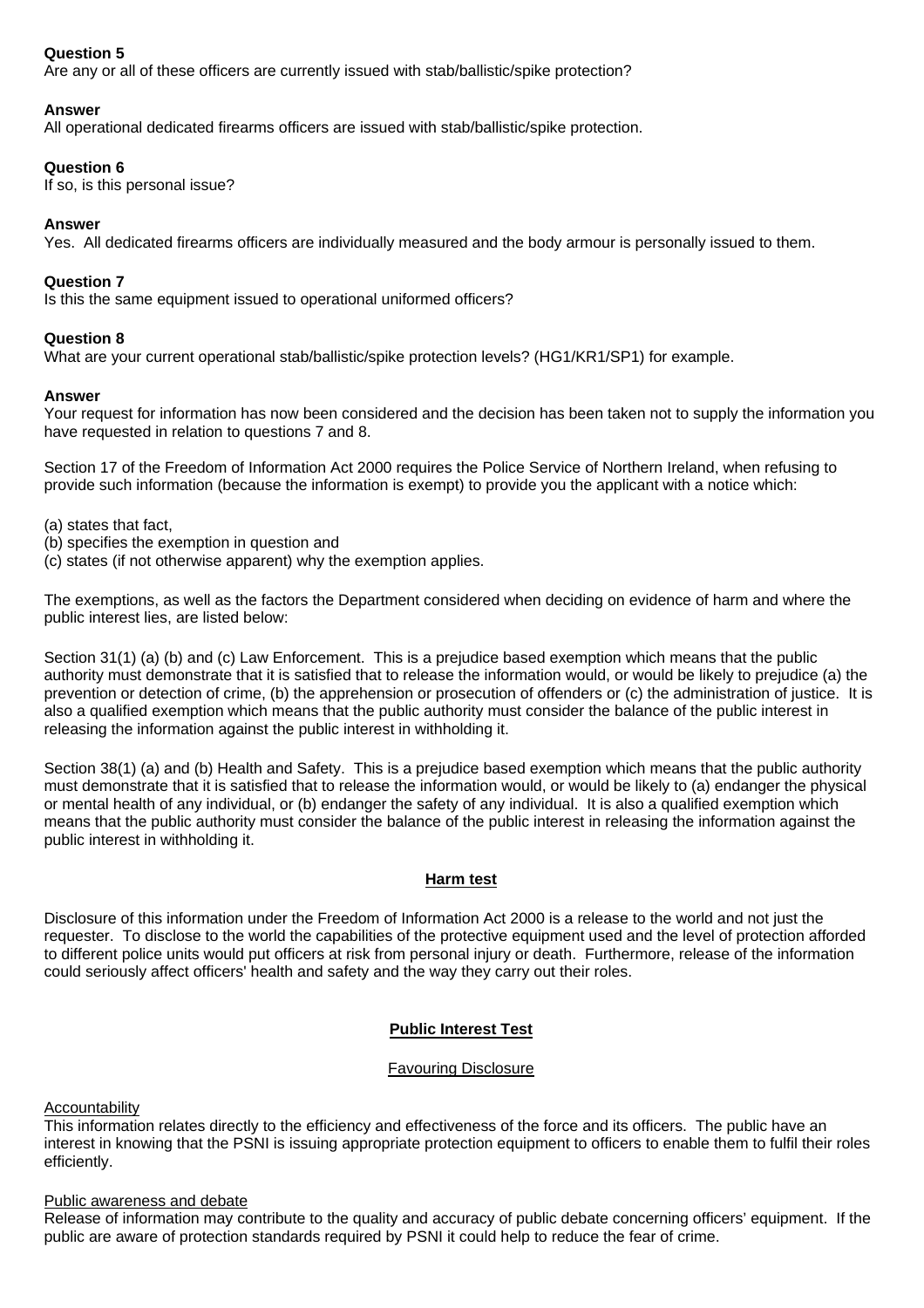#### Favouring Non- Disclosure

### Efficient and effective conduct of the force.

The current or future law enforcement role of the force may be compromised by the release of information regarding officer protection levels. To release this information may aid criminal knowledge and assist them in carrying out attacks on police officers who may be vulnerable.

#### Public Safety

If officers are more vulnerable due to knowledge of protection provided by the equipment this could impact on their performance in their key functions and put the public at risk.

#### Decision

I have decided not to disclose any information relating to protection levels of PSNI officers. The release of this information into the public domain would represent a substantial increase to the risk of safety of officers and would effect the efficiency of the law enforcement role of the service. These reasons outweigh the considerations in favour of disclosure.

#### **Question 9**

What is your current force policy for non-uniformed staff engaged on operational duties to wear stab/ballistic/spike PPE?

#### **Answer**

Please see the attached link which contains Policy Directive 06/06 Uniform and Protective Equipment:

http://www.psni.police.uk/policy\_directive\_0606\_uniform\_and\_protective\_equipment.pdf

The Police Service of Northern Ireland Style Guide also states that;

"Personal concealed body armour is issued for (1) operational 'on duty' use where the requirement is for; a) concealment in covert/plain clothes duty where a risk assessment indicated such equipment should be worn; b) for uniform officers undertaking specialist duty, who require a lightweight armour in order to perform their primary duty.

All officers, including detectives or plain clothes officers, and police staff to whom a stab resistant vest has been issued, are required to wear this equipment at all times whilst operationally active, except in the circumstances outlined below;

The requirement to wear a stab resistant vest will not apply where, on the basis of an informed and recorded risk assessment for generic activities or for pre planned events, there is no reasonably foreseeable risk of confrontation and/or alternative risk control measures are implemented which manage the risks. Any such risk assessment must have the approval of the District Commander or Head of Department."

#### **Question 10**

Which company currently supplies your stab/ballistic/spike garments?

#### **Answer**

The Police Service of Northern Ireland use three companies; Hawk Protection Ltd, Verseidag Ballistic Protection and Sioen Ireland Ltd.

# **Question 11**

When is that contract due for renewal?

#### **Answer**

All three contracts are due for renewal between 2011 and 2013.

#### **Question 12**

Over the past two years how many officers have been assaulted/injured whilst engaged on operational duty?

# **Answer**

In 2007-08 there were 605 officers assaulted or injured on duty. In 2008-09 there were 381 officers assaulted or injured on duty.

# **Question 13**

Over the past two years how many days sickness have been lost as a consequence of these assaults/injuries.